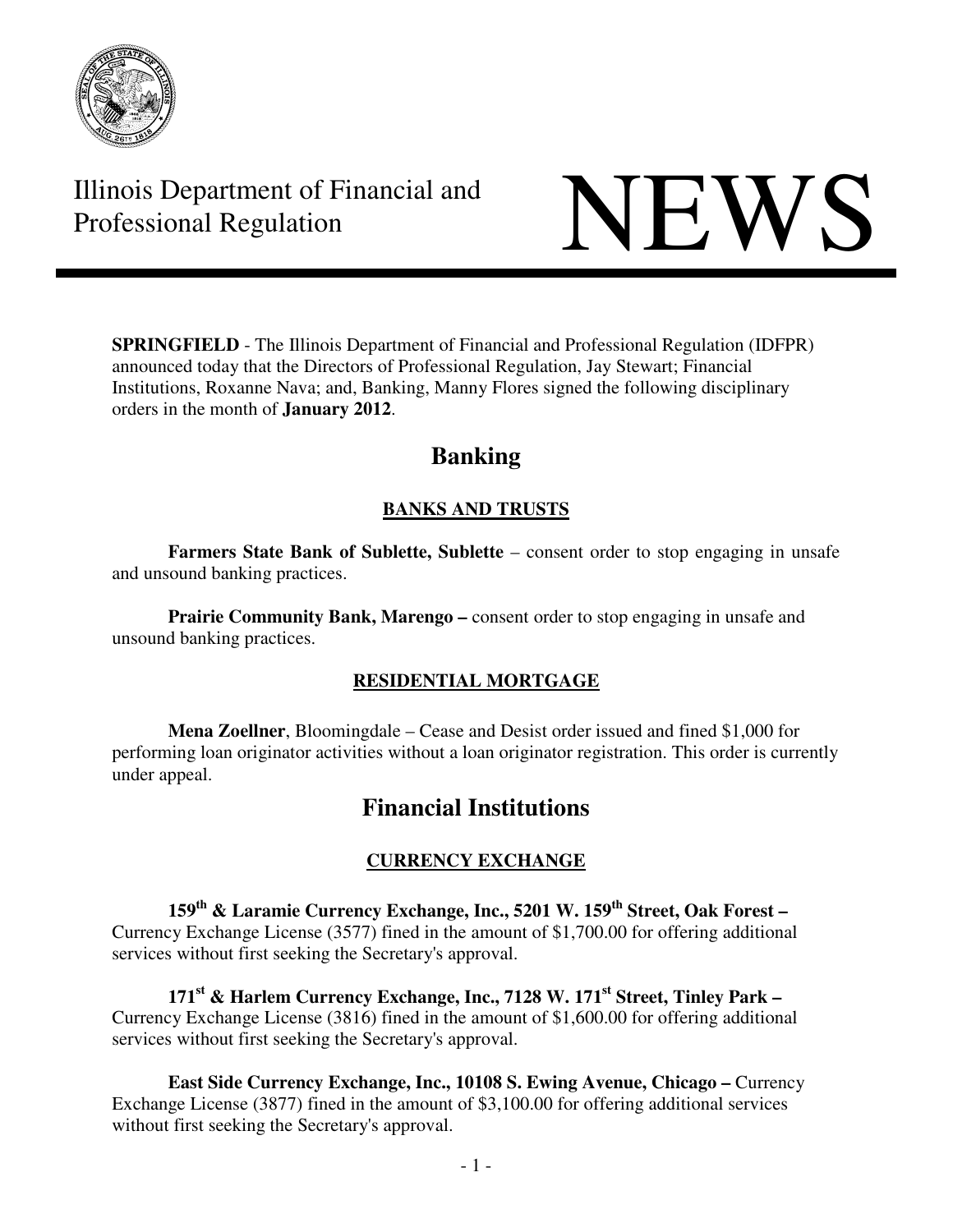**Fullerton Cicero Currency Exchange, Inc., 4749 W. Fullerton, Chicago – Currency** Exchange License (3195) fined in the amount of \$2,800.00 for offering additional services without first seeking the Secretary's approval.

**Madison-Racine Currency Exchange, Inc., 1152 W. Madison, Chicago –** Currency Exchange License (3785) fined in the amount of \$1,900.00 for failure to maintain the statutorily required minimum net worth.

**New Archer Nash Currency Exchange, Inc., 6611 W. Archer Avenue, Chicago –**  Currency Exchange License (3377) fined in the amount of \$1,700.00 for offering additional services without first seeking the Secretary's approval.

**New Brickyard Currency Exchange, Inc., 2841 N. Narragansett, Chicago – Currency** Exchange License (3967) fined in the amount of \$6,900.00 for offering additional services without first seeking the Secretary's approval.

**New Cicero Roosevelt Currency Exchange, Inc., 1209 S. Cicero Avenue, Cicero –**  Currency Exchange License (3119) fined in the amount of \$1,600.00 for offering additional services without first seeking the Secretary's approval.

**New Fullerton Central Currency Exchange, Inc. 5546 W. Fullerton Avenue, Chicago –** Currency Exchange License (3665) fined in the amount of \$4,100.00 for offering additional services without first seeking the Secretary's approval.

**New Liberty Currency Exchange, Inc., 10600 S. Ewing Avenue, Chicago –** Currency Exchange License (3768) fined in the amount of \$2,100.00 for offering additional services without first seeking the Secretary's approval.

## **Professional Regulation**

### **ACCOUNTANT**

**James O'Neill, Homer Glen** – licensed certified public accountant license (065-012291) reprimanded with conditions and practice restrictions for failure to comply with audit standards and US Department of Labor regulations in an audit report for a qualified retirement plan.

#### **APPRAISER**

 **Alan Kaplan, Wheeling** – residential real estate appraiser license (556-003178) suspended for one year after completed several appraisal reports that were submitted containing several errors and omissions.

 **Ellis Lucas, Flossmoor** – residential real estate appraiser license (556-002507) indefinitely suspended for a minimum of six months after prepared several substandard appraisal reports and failed to produce prepared reports when the Department requested them.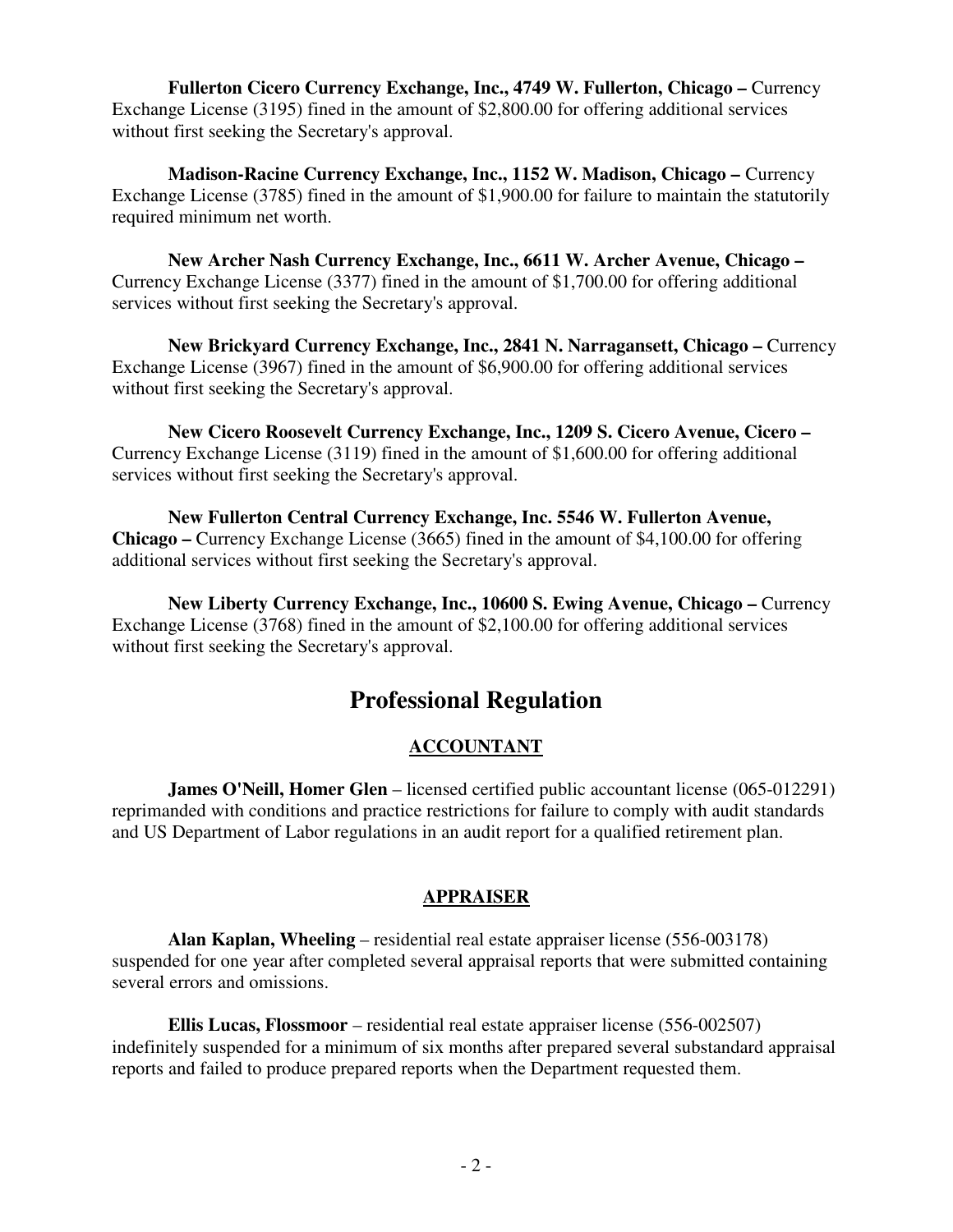**Jason Powell, Chicago** – residential real estate appraiser license (556-004307) revoked for developing and communicating a number of misleading appraisal reports, engaging in unethical and unprofessional conduct, failure to cooperate with the Department, failure to complete the continuing education required for renewal, and submitting false information on a license renewal form.

 **Olabode Rotibi, Calumet City** – residential real estate appraiser license (556-004166) revoked for developing and communicating a misleading appraisal report.

#### **AUCTIONEER**

The following individuals' auctioneer licenses were placed in refuse to renew status for filing a renewal application that misrepresented that the required continuing education was completed:

#### **BARBER, COSMETOLOGY, ESTHETICS AND NAIL TECHNOLOGY**

 **Kevin Lamb, Chicago** – barber license (006-064048) issued and placed on definite probation to terminate on January 16, 2013 due to a felony conviction.

 **Murad Talib, Oak Lawn** – barber license (006-064058) issued and placed on probation for two years due to felony convictions and unprofessional conduct.

 **Shamika Coleman, Swansea** – cosmetologist license (011-265031) placed on probation for five years due to felony conviction and unprofessional conduct.

 **Lakreshia Coplen, Chicago** – cosmetologist license (011-296232) issued and placed on probation for one year due to a misdemeanor conviction.

 **David Jordan, Champaign** – cosmetologist license (011-212245) placed in refuse to renew status after practiced on a non-renewed license and for unprofessional conduct.

 **Prudence Marta, South Elgin** – cosmetologist license (011-280009) indefinitely suspended for failure to comply with conditions of probation regarding the repayment of an Illinois educational loan.

 **Urmila Patel, Oak Forest** – cosmetologist license (011-264567) reprimanded and fined \$1,000 for operating a salon without a certificate of registration and aiding and/or assisting unlicensed practice.

**Tonya Swanson, Abingdon** – cosmetologist license (011-296369) issued and placed on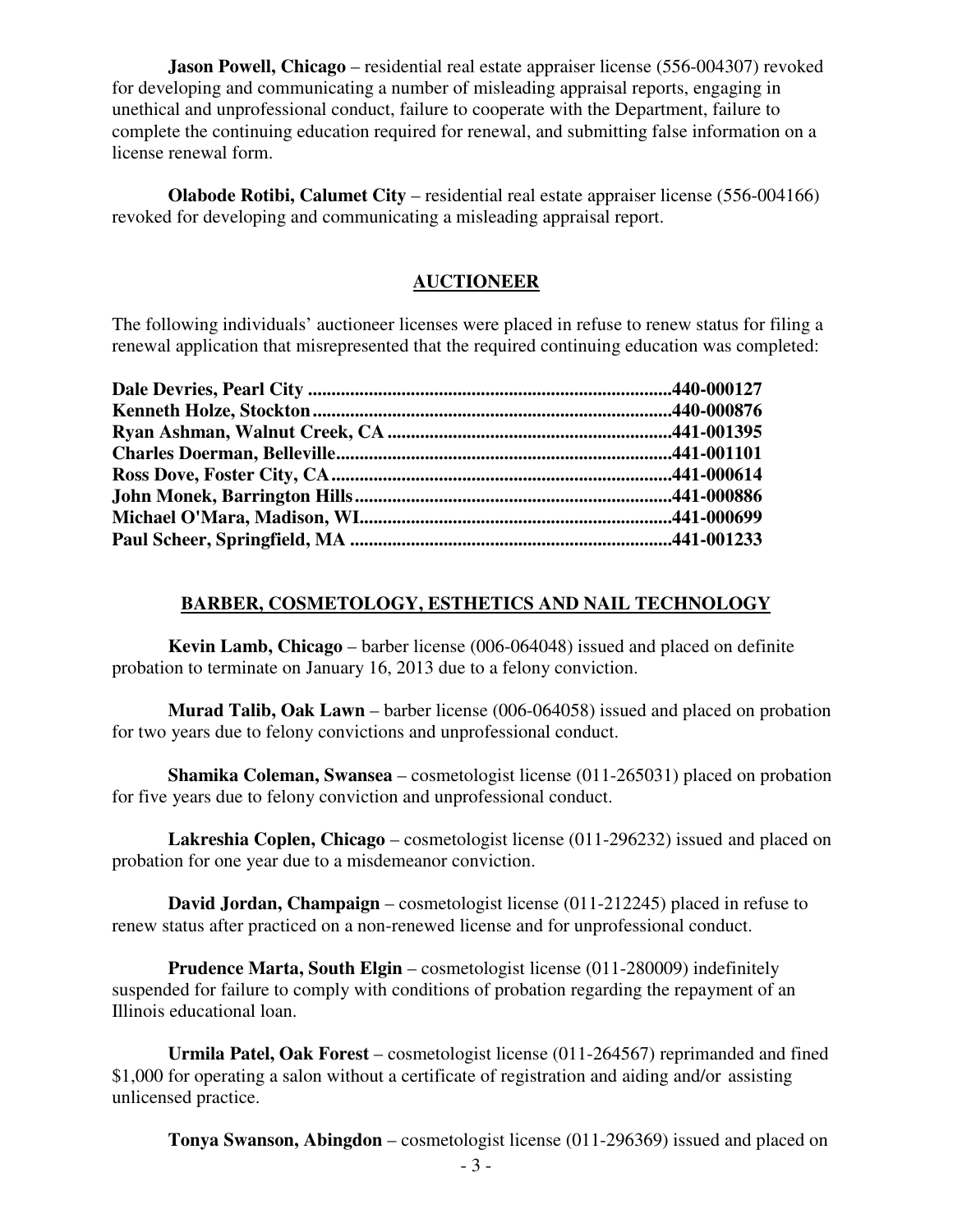probation for three years due to felony conviction and unprofessional conduct.

**Ryan Do, Berwyn** – nail technician license (169-023469) issued and placed on nonreporting probation for two years due to felony conviction.

 **Nadia Roman, Montgomery** – nail technician license (169-019730) placed in refuse to renew status due to unprofessional conduct and unlicensed practice.

 **Avenue Nail Spa, Inc., Oak Park** – salon license (189-012336) reprimanded and fined \$250 for using razors on customers' feet.

 **Flawless Kutz, Springfield** – salon license (189-011870) reprimanded and fined \$2,500 for aiding and assisting unlicensed practice of barbering by a graduate of owner's barber school.

 **Be Spacific Salon Spa, Inc., Belvidere** – (unlicensed) assessed a \$500 civil penalty for unlicensed salon and aiding and assisting the unlicensed practice of nail technology.

 **Tuesday Harris, Chicago** – (unlicensed) ordered to cease and desist unlicensed practice as a barber.

**David Lee, Chicago** – (unlicensed) ordered to cease and desist unlicensed practice as a barber.

 **Locust Street Hair Studio, Champaign** – (unlicensed) ordered to cease and desist unlicensed practice of operating a salon or barbershop.

**Rising to the Top, Chicago** – (unlicensed) ordered to cease and desist the unlicensed practice as a barber shop.

 **Spa O, Chicago** – (unlicensed) ordered to cease and desist unlicensed operation of a shop/salon.

#### **DETECTIVE, ALARM, SECURITY, FINGERPRINT VENDOR AND LOCKSMITH**

The following individuals' permanent employee registration cards were revoked for being more than 30 days delinquent in the payment of child support:

| 129-286013  |
|-------------|
| .129-175843 |
| .129-053603 |
| .129-286493 |
| .129-284851 |
| .129-313535 |
| .129-105297 |
| .129-201756 |
| .129-301108 |
| .129-245564 |
| .129-151151 |
| .129-011340 |
| .129-236854 |
|             |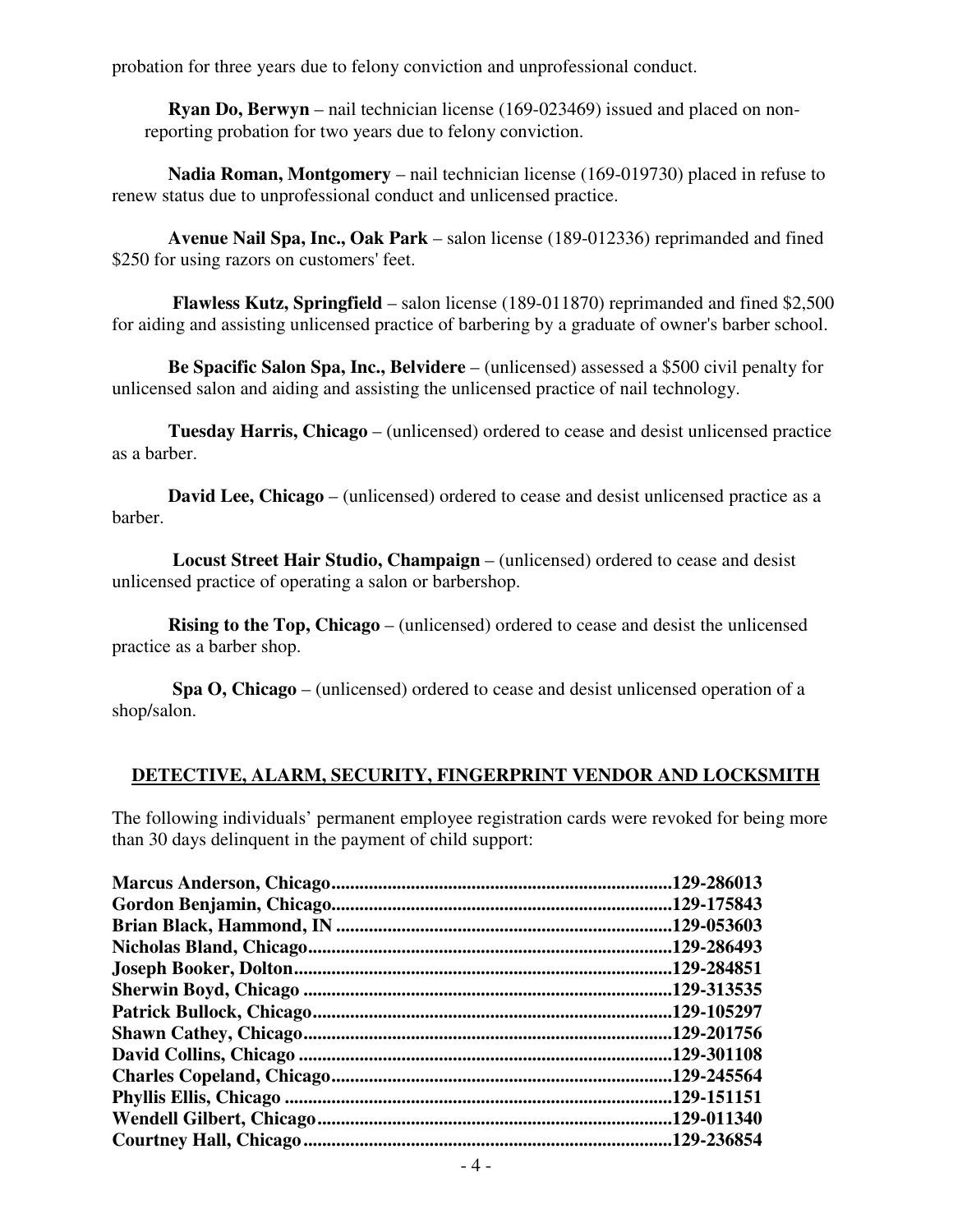| 129-259418  |
|-------------|
| .129-332479 |
| .129-175277 |
| .129-303675 |
| .129-040761 |
| .129-315761 |
| .129-251478 |
| 129-283228  |
| .129-347355 |
| .129-150686 |
| .129-302573 |
| .129-175817 |
| .129-109997 |
| .129-226403 |
| .129-347321 |
| .129-127123 |
|             |

 **Yolette Davis, Chicago** – permanent employee registration card (129-352364) issued and placed on probation for two years due to criminal conviction.

 **Martina Dawson, Chicago** – permanent employee registration card (129app3129279) issued and placed on probation for two years for failure to disclose criminal conviction(s).

 **Quinette Frazier, Chicago** – permanent employee registration card (129-291770) indefinitely suspended for failure to comply with conditions of probation regarding repayment of an Illinois educational loan.

 **Sunsural Green, Chicago** – permanent employee registration card (129app3129232) issued and placed on probation for three years for failure to disclose criminal conviction(s).

 **Antonyo Huggins, Minooka** – permanent employee registration card (129-352374) issued and placed on probation for one year due to criminal conviction.

 **Antwan Jeffries, Chicago** – permanent employee registration card (129-229620) placed in refuse to renew status for failure to appear at a Department conference.

 **Chadly Jensen, Beach Park** – permanent employee registration card (129app3147332) issued and placed on probation for one year for failure to disclose criminal conviction(s).

 **Robyn Johnson, Rockford** – permanent employee registration card (129-352366) issued and placed on probation for one year for failure to disclose criminal conviction(s).

 **Arnett Lillard, Riverdale** – permanent employee registration card (129-090240) and firearm control car (229-071440) revoked for being more than 30 days delinquent in the payment of child support.

 **Brian Murry, Chicago** – permanent employee registration card (129-303753) placed on probation for one year due to criminal conviction and effective upon payment of fees and filing of forms.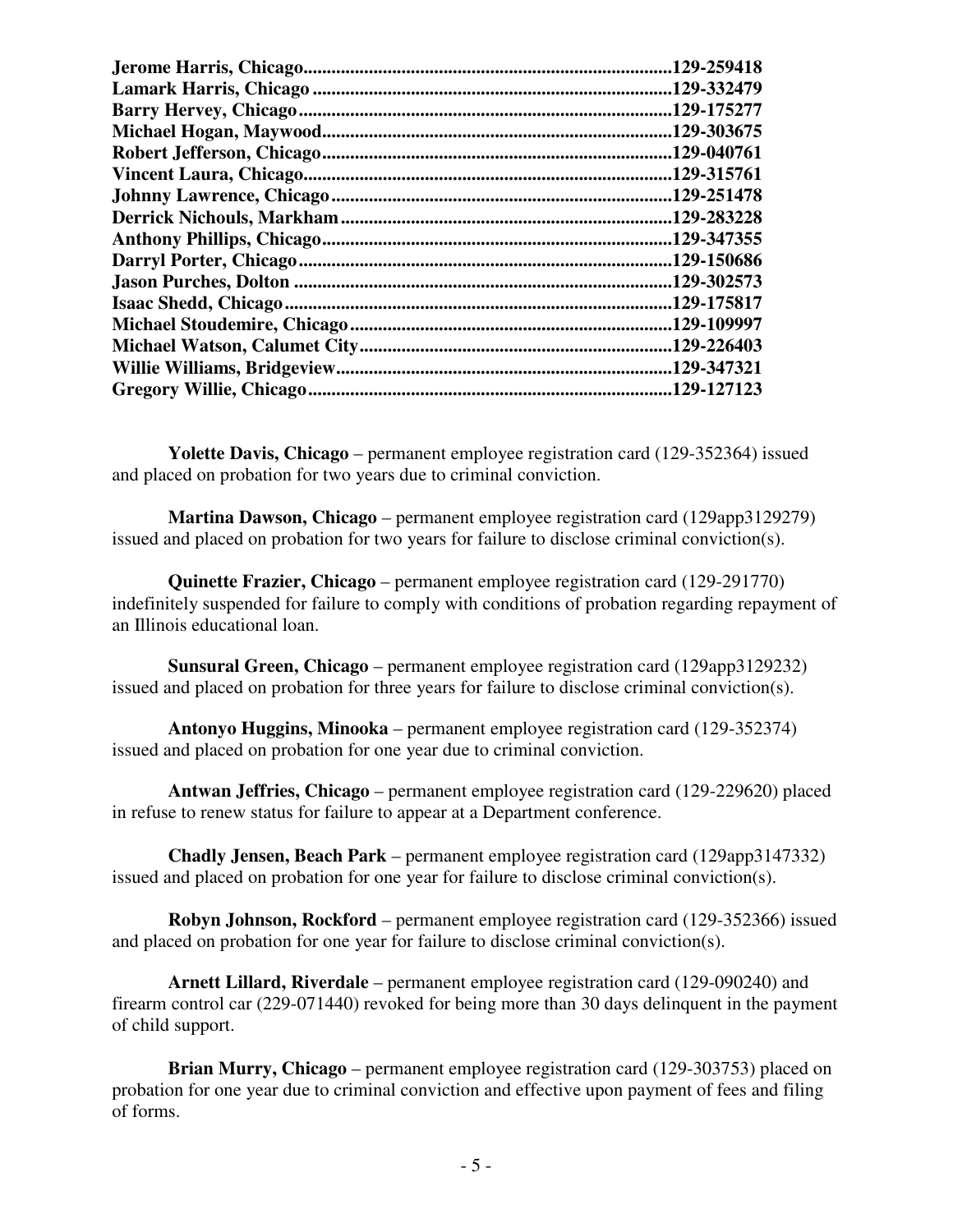**Jeffrey Ricardo, Chicago** – permanent employee registration card (129-038922) restored to probation for three years effective upon payment of fees and filing of forms.

 **Raheem Rogers, Chicago** – permanent employee registration card (129app3135154) issued and placed on probation for three years for failure to disclose criminal conviction(s).

 **Raven Smith, Chicago** – permanent employee registration card (129-352369) issued and placed on probation for two years due to criminal conviction(s).

 **Darrin VanBuren, Chicago** – permanent employee registration card (129-352073) issued and placed on probation for one year for failure to disclose criminal conviction(s).

 **Florentino Villarreal-Lopez, Chicago** – permanent employee registration card (129- 352372) issued and placed on probation for one year for failure to disclose criminal conviction(s).

 **Daniel Walker, Chicago** – permanent employee registration card (129-352373) issued and placed on probation for one year due to criminal conviction(s).

 **Jef Zamy, Chicago** – permanent employee registration card (129-352375) issued and placed on probation for one year due to criminal conviction(s).

 **Illinois Valley Lock & Key, LaSalle** – (unlicensed) ordered to cease and desist unlicensed practice of operating a locksmith agency, providing locksmith services and advertising as a locksmith agency.

#### **FUNERAL DIRECTORS & EMBALMERS**

 **R.B. Fountain, Chicago** – (unlicensed) ordered to cease and desist the unlicensed practice of funeral directing.

#### **HOME INSPECTOR**

 **David Butcher, Bolingbrook** – home inspector license (450-00410) fined \$1,000 for operating on an inoperative license.

#### **MASSAGE THERAPY**

**Jennifer Messer, Chesterton, IN** – massage therapist license (227-013862) issued with reprimand as result of alcohol abuse related to October 2008 criminal misdemeanor convictions (two counts) for Public Intoxication.

 **Kara Rilea, West Chicago** – massage therapist license (227-013938) issued and placed on indefinite probation for a minimum of two years due to criminal misdemeanor convictions, alcohol abuse, and unprofessional conduct, associated with criminal misdemeanor charges related to Attempted Obstruction of Justice, Unlawful Possession of Drug Paraphernalia, Disorderly Conduct, and DUI (Alcohol Abuse).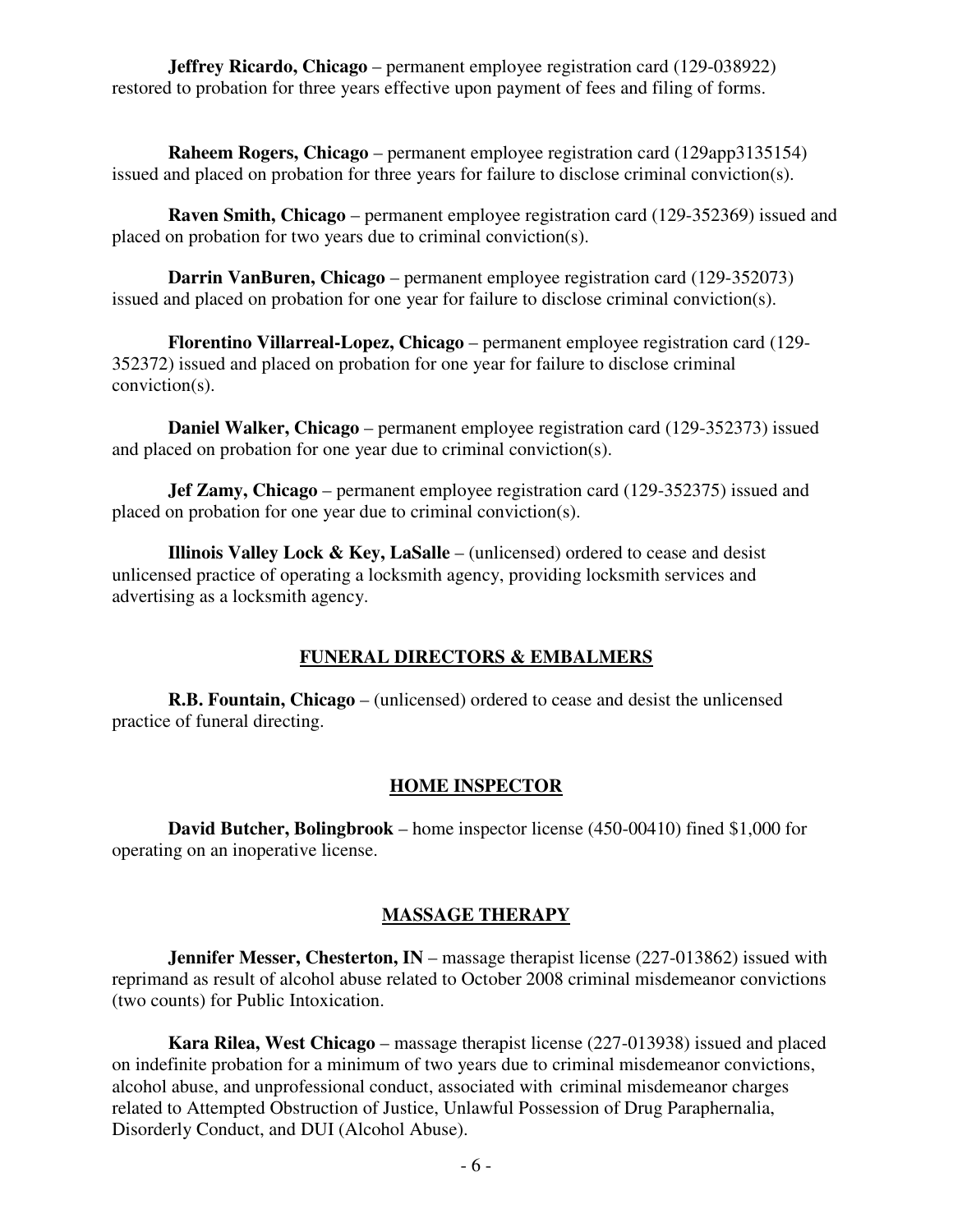**Rosie Ni, North Aurora** – (unlicensed) ordered to cease and desist unlicensed practice of massage therapy and assessed a \$1,000 civil penalty.

#### **MEDICAL**

 **Hugo Alvarez, Willow Springs** – physician and surgeon license (036-091707) and controlled substance license (336-053243) temporarily suspended for immoral and unprofessional conduct for possession of multiple child pornographic images and videos containing child pornography.

**Ian Concilio, Lake Worth, FL** – physician and surgeon license (036-102771) restored to good standing subject to payment of \$500 fine for failure to respond to a Mandatory Report of a malpractice judgment.

 **Dennis Coventon, Augusta** – physician and surgeon license (036-073622) and controlled substance licenses (336-037211, 336-037212) revoked due to immoral and unprofessional conduct of sexual nature with a minor.

 **Lawrence Dorsey, Flossmoor** – physician and surgeon license (036-066535) indefinitely suspended for a minimum of one year due to violation of the Medical Practice Act.

 **Louis Fernandez, Atlanta, GA** – physician and surgeon license (036-089058) suspended for three months and fined \$2,000 and required to complete 25 hours of continuing medical education after he engaged in internet prescribing.

**Sonjay Fonn, Cape Girardeau, MO** – physician and surgeon license (036-129542) issued with reprimand after being disciplined by the State Medical Board of Ohio for allegedly submitting incorrect information on his osteopathic training certificate application.

 **Larry Hooper, Bartonville** – physician and surgeon license (036-124081) placed in refuse to renew status due to violation of the Agreement with the Department.

 **Gerald Kane, Highland Park** – physician and surgeon license (036-035962) revoked after information came to the Department that he settled three lawsuits alleging neglect and prescribing controlled substances to patients of his practice.

 **Theodore Kapanjie, Park Ridge** – physician and surgeon license (036-100679) indefinitely suspended for a minimum of one year due to a sister-state discipline resulting from a criminal conviction.

**Daniel Link, Las Vegas, NV** – physician and surgeon license (036-093420) reprimanded after being disciplined by the state of Nevada.

 **Waddah Malhas, Chicago** – physician and surgeon license (036-039546) reprimanded and fined \$500 after he settled a lawsuit related to failure to properly treat ankle fracture in one of his patients.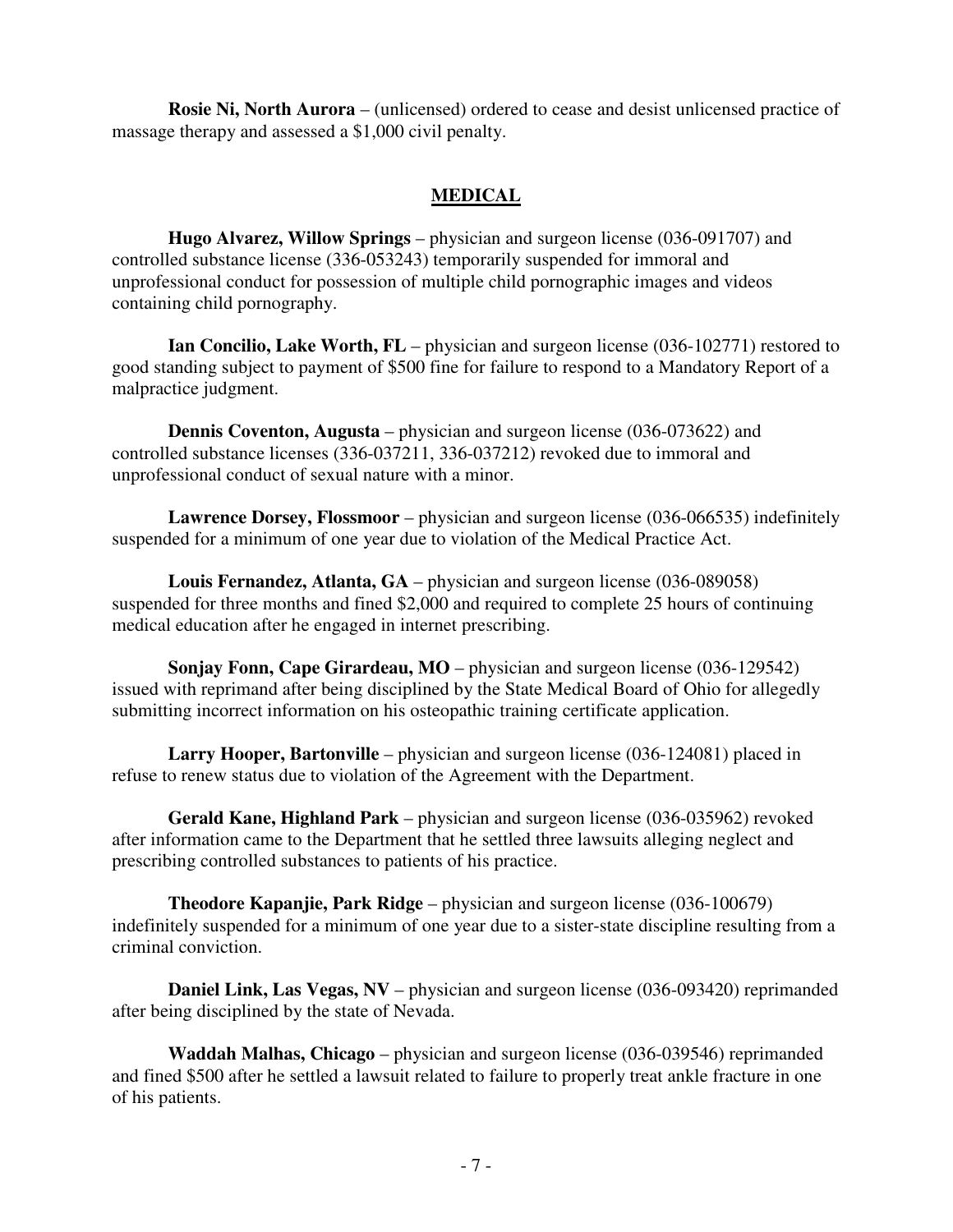**John Pieniazek, Chicago** – physician and surgeon license (036-109332) reprimanded after being disciplined by the state of Oregon for failure to maintain adequate medical records for prescribing.

 **Richard Provus, Deerfield** – physician and surgeon license (036-055144) reprimanded and fined \$500 due to possible failure to diagnose lung cancer in a timely manner.

 **Leila Tongco-Peterson, Lombard** – chiropractor license (038-008509) indefinitely suspended for failure to comply with the conditions of her probation regarding the repayment of her Illinois educational loan.

 **Kenneth Adams, Metamora** – physician assistant license (085-000291) placed in refuse to renew status after defaulted on an Illinois educational loan.

#### **NURSING**

The following individuals' registered nurse licenses were placed in refuse to renew status after defaulting on an Illinois Educational Loan: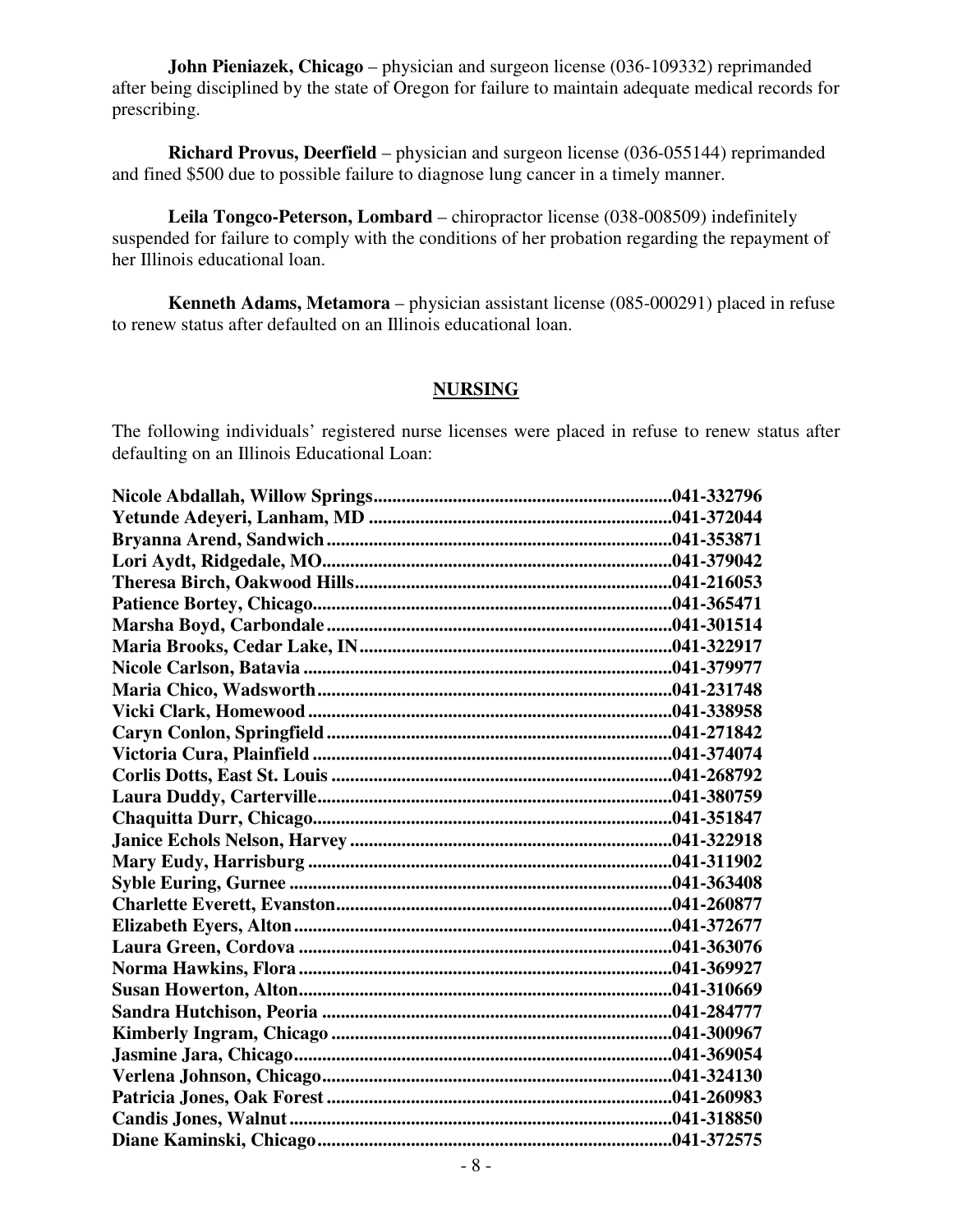**Suzanne Blanton, Glendale, AZ** – registered nurse license (041-358033) automatically and indefinitely suspended for a minimum of 12 months due to a violation of probation.

 **Carol Byers, DeKalb** – registered nurse license (041-324994) and licensed practical nurse license (043-085921) indefinitely suspended for a minimum of two years due to a felony drug conviction and unprofessional conduct.

**Jennifer Byots, Bunker Hill** – registered nurse license (041-318106) suspended for one month, followed by three year non-reporting probation for falsifying time sheets and delegation of duties to unlicensed staff while employed as a clinical nurse supervisor for the Macoupin County Public Health Department.

 **Amber Elder, Sullivan** – registered nurse license (041-295074) indefinitely suspended for a minimum of three years due to diversion, substitution of prescription drugs, unprofessional conduct and is impaired.

 **Michael Germann, Springfield** – registered nurse license (041-238541) suspended for 60 days due to unprofessional conduct when he diverted a patient's medication.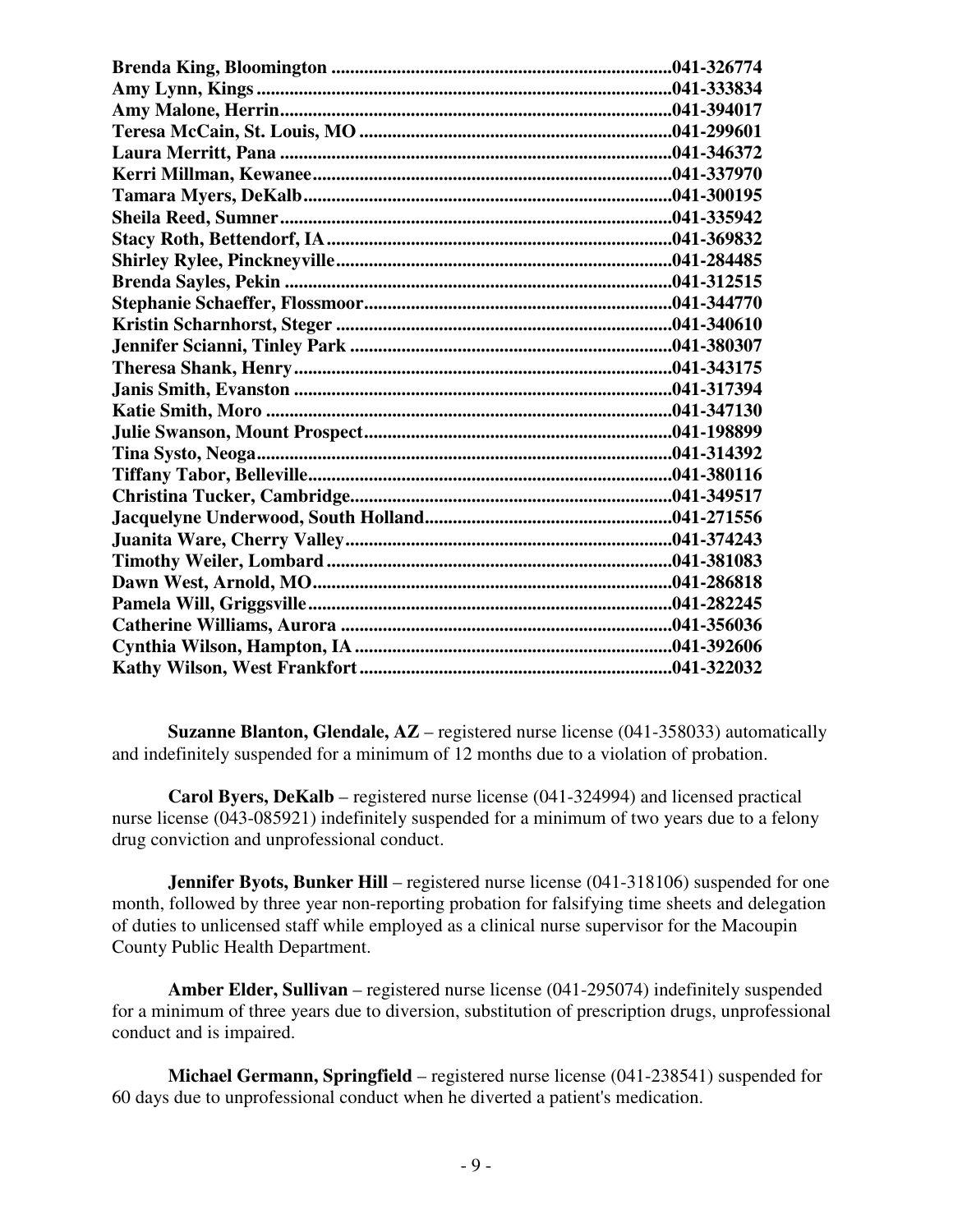**Tammy Giardina, Plymouth, WI** – registered nurse license (041-317839) restored to indefinite probation for a minimum of three years and effective upon payment of fees and filing of forms.

 **Ann Jenkins, Chatham** – registered nurse license (041-276567) placed on indefinite probation for a minimum of three years for having diverted controlled substances from Memorial Medical Center in Springfield, Illinois.

 **Naomi Jennings, Matteson** – registered nurse license (041-228870) indefinitely suspended for a minimum of three years due to vendor fraud convictions and federal health care program exclusion.

 **Rikki Jones, Washington** – registered nurse license (041-382685) indefinitely suspended for a minimum of three months followed by indefinite probation for a minimum of three years and fined \$500 after admitted diversion of medications, impairment and positive test for controlled substances.

 **Laurel Kaiser, East Peoria** – registered nurse license (041-356064) placed on indefinite probation for a minimum of three years for having diverted controlled substances from Methodist Hospital in Peoria, Illinois and having tested positive for Marijuana.

 **Wendy King, Mahomet** – registered nurse license (041-314418) placed on probation for three years and fined \$500 after admitted diversion of controlled substances from her employer and impairment.

 **Ruth Kruse, Hampton** – registered nurse license (041-289103) suspended for three months, followed by non-reporting probation for two years and fined \$500 due to a 2011 felony for False Statements Relating to Health Care Matters.

 **Karita Langston, Bryant, AR** – registered nurse license (041-398745) issued with reprimand for having been disciplined by the Arkansas State Board of Nursing.

**Jamie Lauritzen, Mount Pleasant, SC** – registered nurse license (041-367374) suspended for 30 days, followed by two year non-reporting probation for forging a physician signature on school authorization form.

 **Tracy Lowther, Farmer City** – registered nurse license (041-234234) suspended for three months, followed by indefinite probation for a minimum of three years due to drug diversion and impairment.

 **Lori Phelps, Colchester** – registered nurse license (041-398759) issued with reprimand due to a 2006 criminal conviction.

 **Ashley Smith, Troy** – registered nurse license (041-378212) automatically and indefinitely suspended for a minimum of 12 months due to a violation of probation.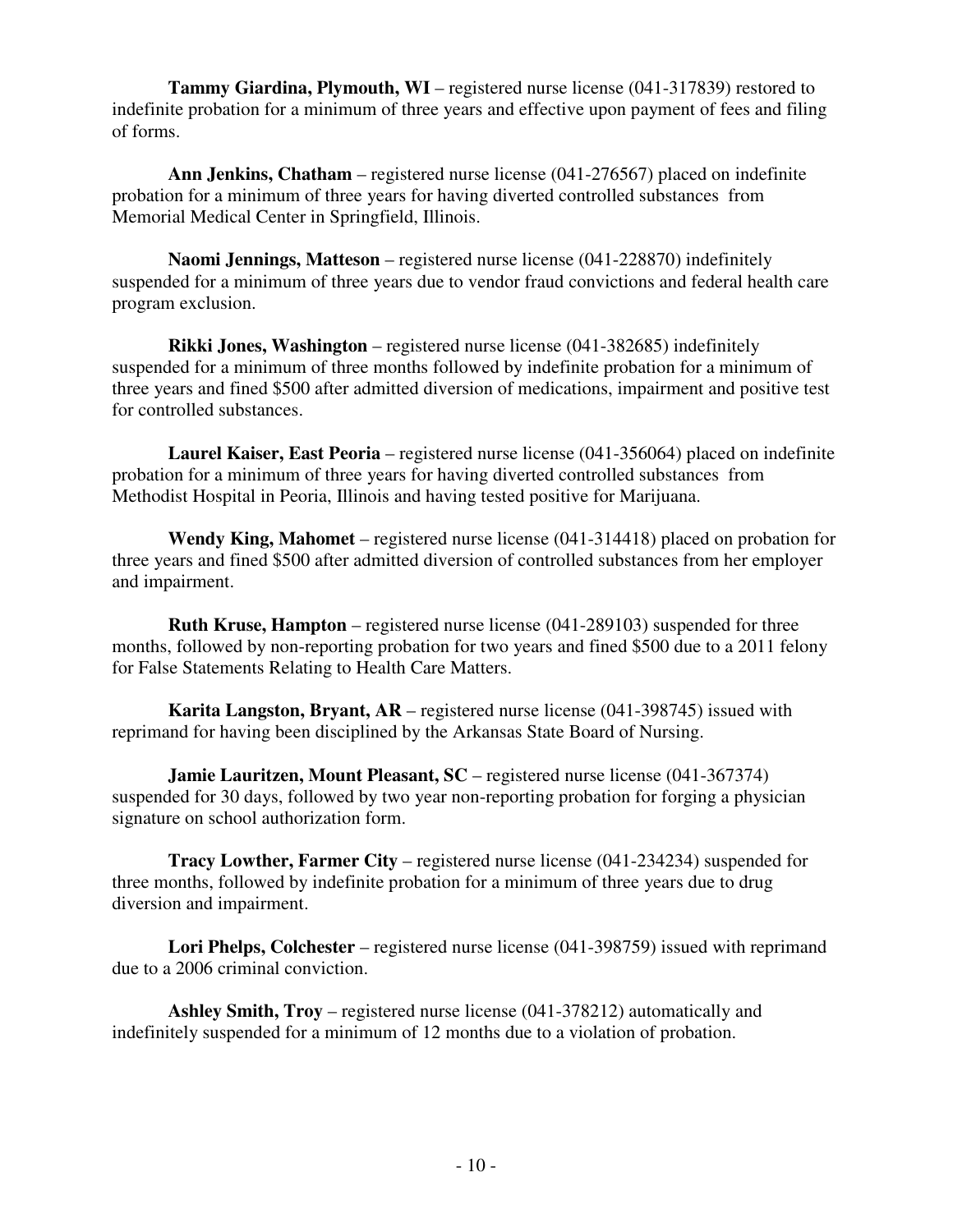**Deanne Stahl, Chicago** – registered nurse license (041-312267) placed on indefinite probation for a minimum of three years after diverted Dilaudid; tested positive for Hydromorphone and having failed to report being terminated from Sherman Hospital in Elgin.

 **Rachel Stevens, Flossmoor** – registered nurse license (041-333752) indefinitely suspended for failure to comply with conditions of probation regarding repayment of an educational loan.

 **Linda Tillman, Chicago** – registered nurse license (041-234363) placed on indefinite probation for a minimum of three years after having tested positive for Cocaine in a mandatory screen for Health Force in Alsip, IL.

 **Conswaylla Bell, Palos Hills** – licensed practical nurse license (043-104743) reprimanded for failure to follow facility protocol for ordering medication.

 **Elizabeth Brown, Lindenhurst** – licensed practical nurse license (043-088484) indefinitely suspended for failure to comply with conditions of probation regarding repayment of an educational loan.

 **Katherine Bryson, Urbana** – licensed practical nurse license (043-069470) placed on non-reporting probation for two years and fined \$500 for pre-charting medication administration and failure to report termination.

 **David Davis, Danville** – licensed practical nurse license (043-090161) revoked due to his conviction for Involuntary Manslaughter.

**Lisa DeVries, Staunton** – licensed practical nurse license (043-075603) revoked due to financial exploitation of a resident while employed with Maryville Manor in Maryville, Illinois.

 **Amanda Fox, Franklin, KY** – licensed practical nurse license (043-105671) indefinitely suspended for failure to comply with conditions of probation regarding repayment of an educational loan.

 **Jill Hall, Marion** – licensed practical nurse license (043-063057) restored to indefinite probation for a minimum of two years and fined \$500.

 **Anna Jimenez, Chicago** – licensed practical nurse license (043-105403) reprimanded for failure to completely assess a patient, failure to document a treatment's effectiveness, and failure to notify a physician as required by facility policy.

**Debra Johner, Charleston** – licensed practical nurse license (043-082945) indefinitely suspended for failure to comply with conditions of probation regarding repayment of an educational loan.

 **Valerie Jones-Wrencher, Steger** – licensed practical nurse license (043-090208) indefinitely suspended for failure to comply with the conditions of her probation regarding the repayment of her Illinois educational loan.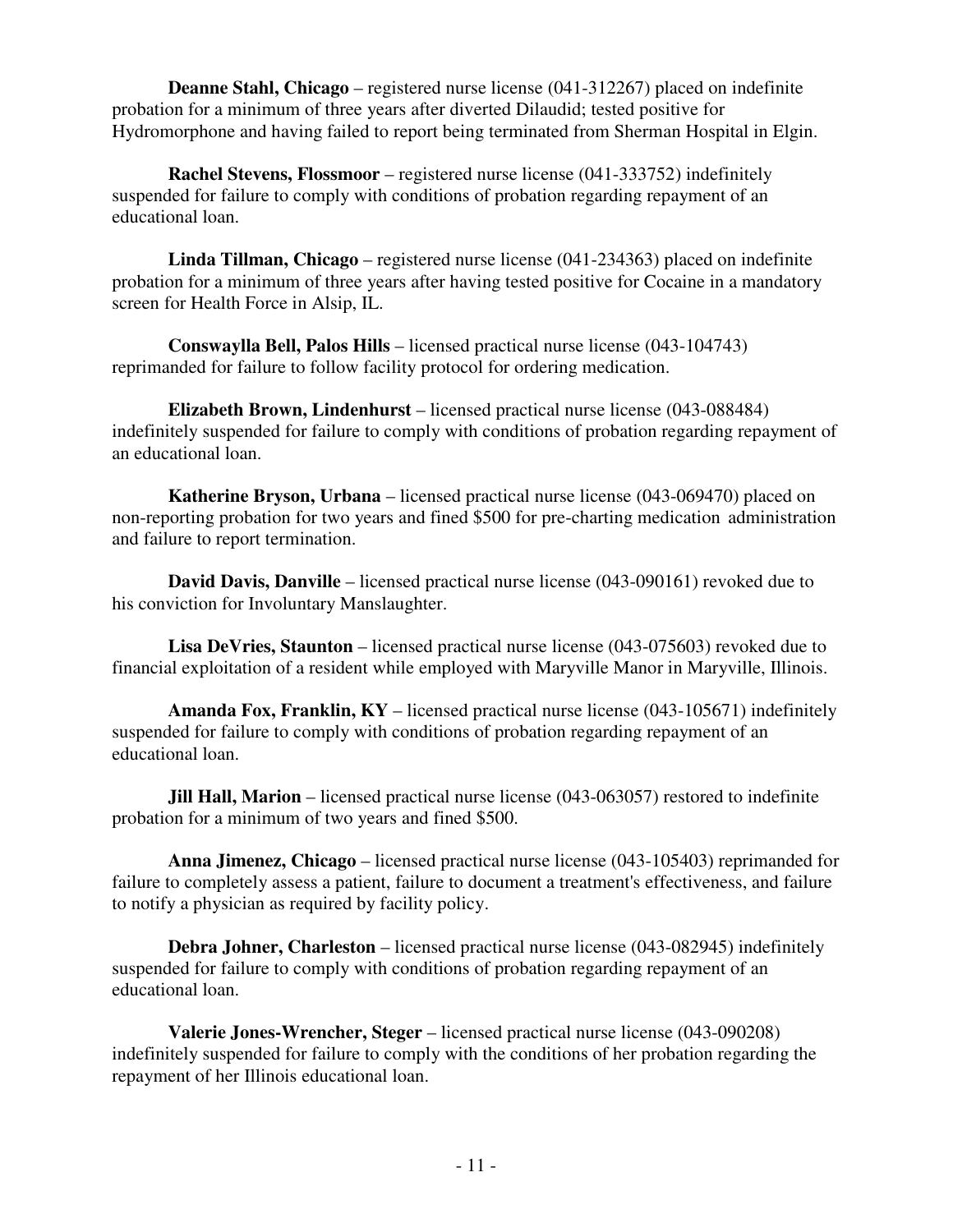**Kimberly Kleinow, Savoy** – licensed practical nurse license (043-087977) restored to indefinite probation with work restrictions for a minimum of three years and effective upon payment of fees and filing of forms.

 **Constance McNarry, Minneapolis, MN** – licensed practical nurse license (043-032966) restored to indefinite probation after defaulted on an Illinois educational loan and has now entered into a repayment agreement, effective upon payment of fees and filing of forms.

 **Toni Musgrow, Godfrey** – licensed practical nurse license (043-084377) restored to a one year non-reporting probation effective upon payment of fees and filing of forms.

 **Dorsey Ostendorf, Champaign** – licensed practical nurse license (043-078769) placed on indefinite probation for a minimum of two years for having successfully completed First Offender Program as a result of having obtained Vicodin with a fraudulent prescription.

 **Michele Reed, Chicago** – licensed practical nurse license (043-081635) restored to indefinite probation after defaulted on an Illinois educational loan and has now entered into a repayment agreement.

 **Marcella Stroehlein, Pinckneyville** – licensed practical nurse license (043-074421) placed on indefinite probation with work restrictions for a minimum of three years due to a plea of guilty to unlawful possession of controlled substance, having diverted hydrocodone from Calvin Johnson Nursing Home in Belleville.

#### **NURSING HOME ADMINISTRATOR**

**James Barron, Herrin** – nursing home administrator license (044-010281) revoked for diverting funds from the Resident Account at West Side Care Center, in West Frankfort, Illinois.

**Stacy Blue, Vincennes, IN** – nursing home administrator license (044-010691) reprimanded for failure to report an allegation of verbal abuse.

#### **OPTOMETRY**

 **David Jackson, Highland Park** – optometrist license (046-008452) placed in refuse to renew status after defaulted on an Illinois educational loan.

#### **PHARMACY**

The following individuals' pharmacy technician licenses were placed in refuse to renew status after defaulting on an Illinois Educational Loan: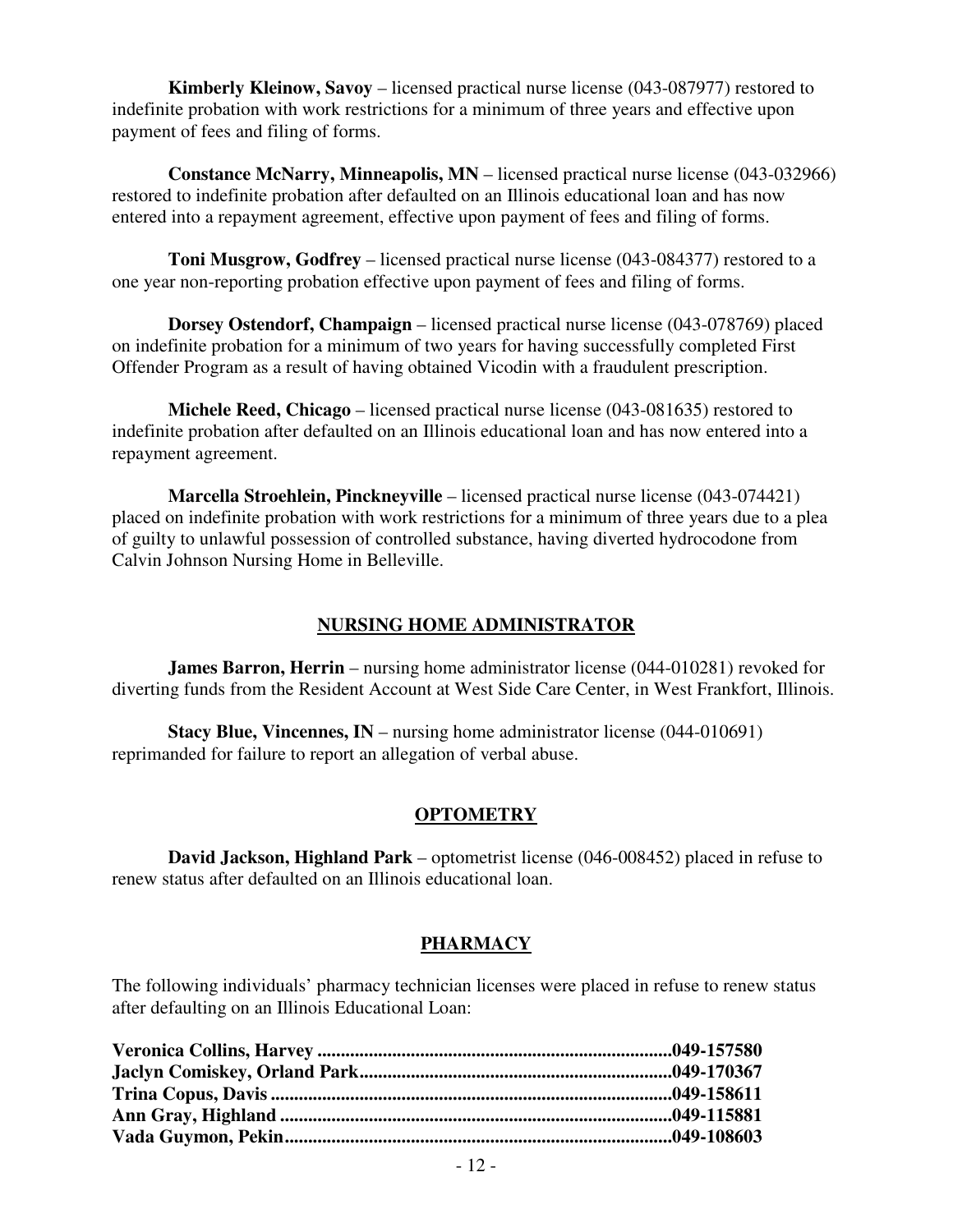**Cynthia Araiza, Swansea** – pharmacy technician license (049-178445) indefinitely suspended for a minimum of one year after she diverted controlled substances from her former pharmacy employer for self use.

 **Michelle Clausen, Rosemont** – pharmacy technician license (049-164549) indefinitely suspended for failure to comply with conditions of probation regarding repayment of an Illinois educational loan.

 **Debra Fortin, Libertyville** – pharmacy technician license (049-112628) restored to indefinite probation for a minimum of one year and effective upon payment of fees, filing of forms and completion of continuing education.

 **Mike Justman, Mundelein** – pharmacy technician license (049-157439) placed in refuse to renew status after he attempted to forge a prescription for a controlled substance and plead guilty to attempted possession.

 **Rodney Terry, Chicago** – pharmacy technician license (049-169739) reprimanded after a Department inspection revealed that he was working on a non-renewed license.

 **George Ayura, Orland Park** – pharmacist license (051-293526) suspended for one year followed by indefinite probation for a minimum of five years after he diverted controlled substances from his former pharmacy employer for self use and related to said conduct, plead guilty to the charge of unlawful possession of a controlled substance.

 **Edward Folkman, Brecksville, OH** – pharmacist license (051-2934721) reprimanded due to a sister-state discipline.

**Joseph Kucera, Omaha, NE** – pharmacist license (051-034156) placed in refuse to renew status after his Nebraska pharmacist license was censured and fined \$1,000 on or about April 13, 2011, for failure to identify a clearly altered notation on a prescription for Percocet.

 **Michael Petrilli, Springfield** – pharmacist license (051-291839) indefinitely suspended for a minimum of six months after he diverted and consumed Propofol while working for his then hospital pharmacy employer.

 **Martin Welch, Oak Park** – pharmacist license (051-025943) placed in refuse to renew status after defaulted on an Illinois educational loan.

 **Bond Drug Company of Illinois, Algonquin** – pharmacy license (054-009852) reprimanded and fined \$50,000 due to a malfunction in the computerized inventory, processing and dispensing system resulting in three instances of incorrect prescription dispensation.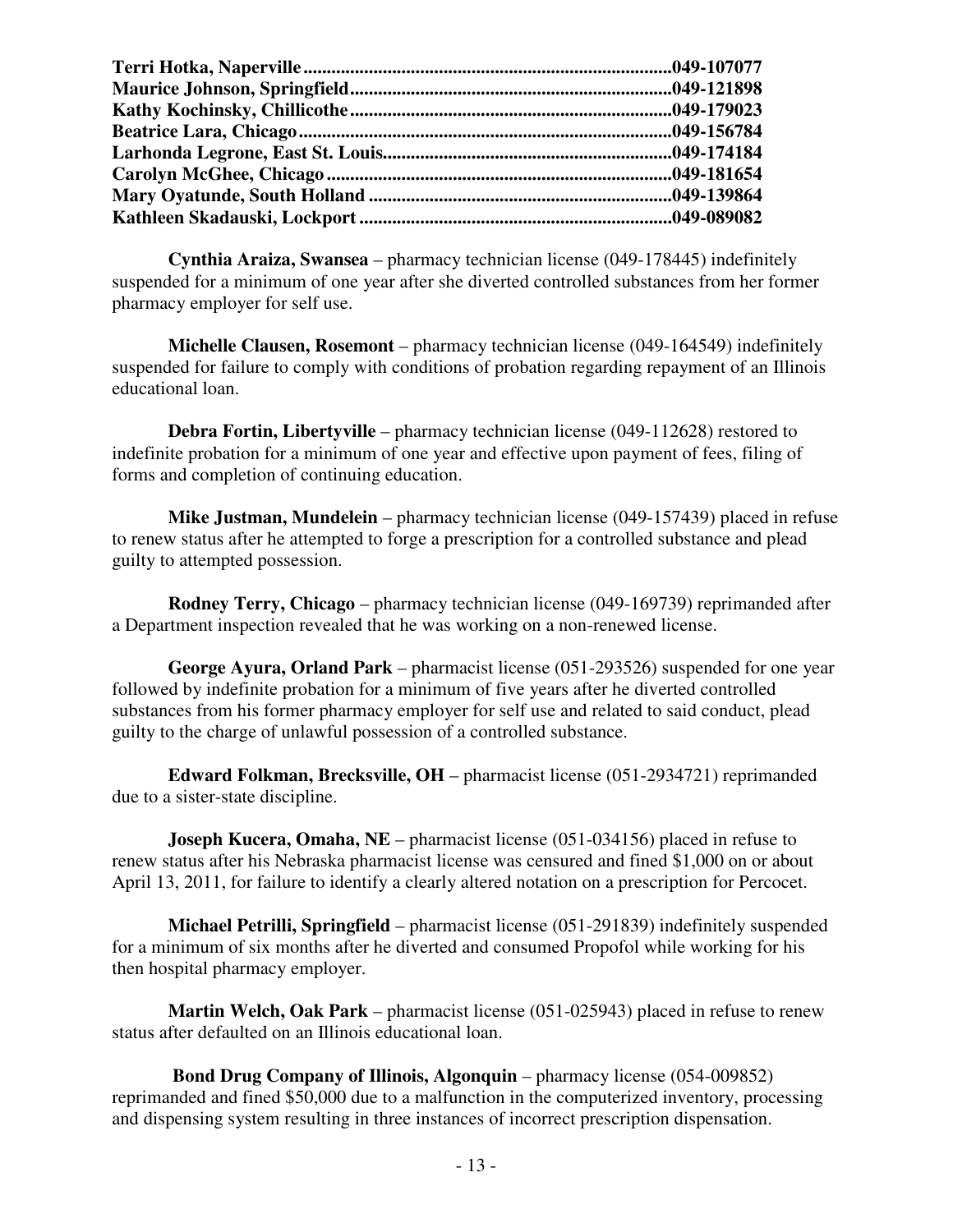**Procare Pharmacy, Chicago** – pharmacy license (054-016386) reprimanded and fined \$5,000 after an inspection by a Department investigator revealed what the investigator alleges were unsanitary conditions including, but not limited to, deceased insects, spider webs, clutter and exposed ceiling tiles.

 **Specialty Veterinary Pharmacy, Inc., Stafford, TX** – pharmacy license (054-016761) issued with reprimand (change of address) due to a sister state discipline.

#### **PODIATRY**

 **Ronald Bies, Orland Park** – podiatrist license (016-003215) fined \$2,000 due to unprofessional conduct and gross overcharging for the cost of podiatric medical services.

#### **PROFESSIONAL COUNSELORS**

 **Amy Beirne, Normal** – licensed clinical professional counselor license (180-005360) revoked and fined \$1,000 for violating therapeutic boundaries with a client while employed at Chestnut Health Systems in Bloomington.

#### **REAL ESTATE**

**Ronald Coluzzi, Naperville** – real estate broker license (475-100680) placed on probation for 24 months for entering into a guaranteed sales plan that did not conform to the requirements of the Real Estate License Act and for failure to honor the guaranteed sales plan.

 **Abdallah Hrieshat, Chicago** – real estate broker license (475-108893) indefinitely suspended for a minimum of three years for failure to respond to the Department's request for information.

 **Barbara Reppen, Rockford** – real estate broker license (475-112106) suspended for 30 days due to income source discrimination after told tenant that her client would not accept Section 8 Housing Choice Program Vouchers.

 **Scott Shipley, Springfield** – real estate broker license (475-100408) placed in refuse to renew status for being more than 30 days delinquent in the payment of child support.

 **George Dravilas, Addison** – real estate salesperson license (476-373491) fined \$2,400 for failure to disclose his licensee status to a consumer in a transaction involving his property and for failure to maintain a written agreement related to a security deposit.

**Jamie Lemmer, Peru** – real estate salesperson license (476-000668) indefinitely suspended for failure to serve the best interests of her client and unprofessional conduct.

 **Steven Almburg, Malta** – (unlicensed) ordered to cease and desist unlicensed practice of real estate and assessed a \$750 civil penalty.

 **Financial Travelers International, Park Ridge** – (unlicensed) ordered to cease and desist the unlicensed practice of time share sales.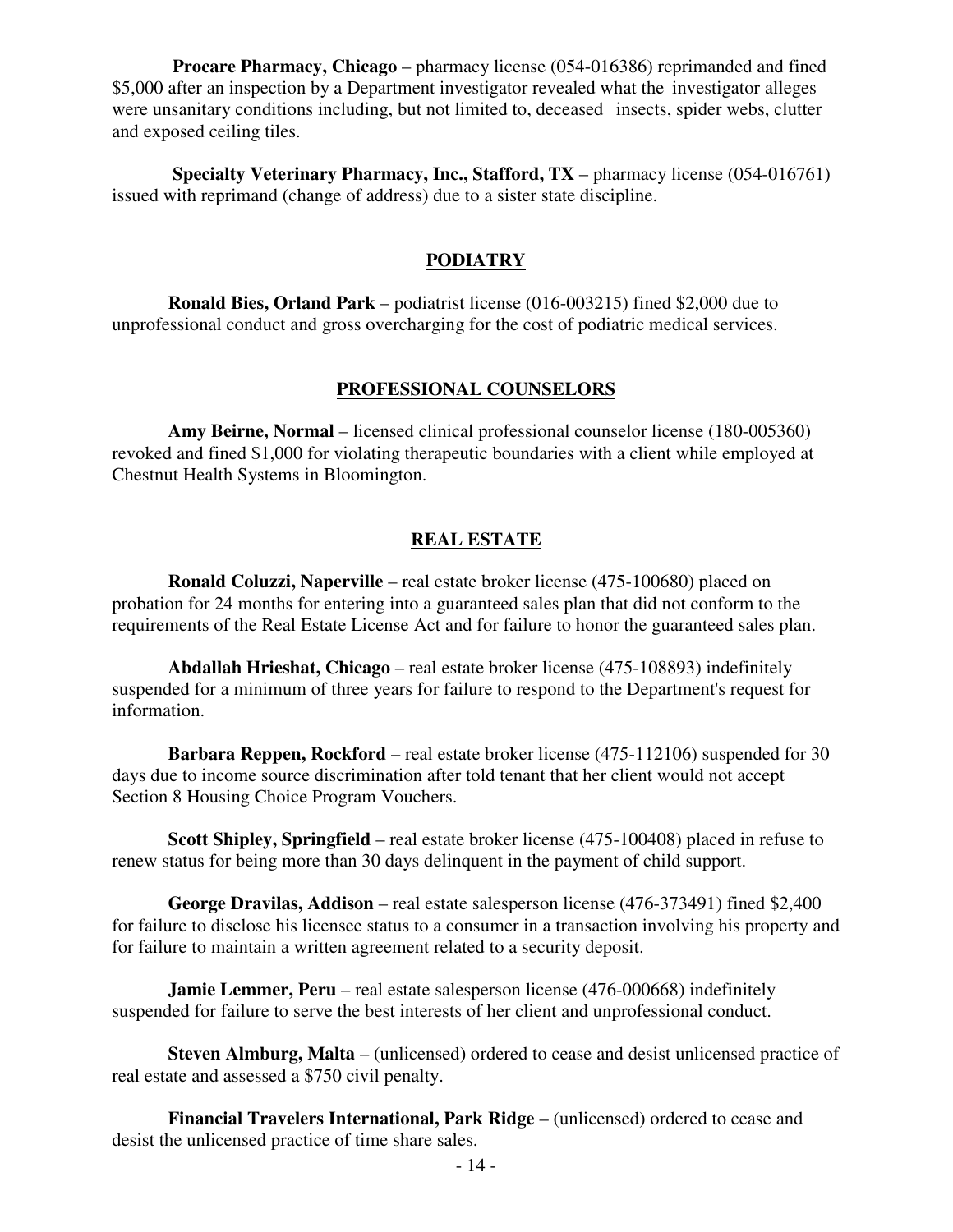**Property Management Group, Chicago** – (unlicensed) ordered to cease and desist the unlicensed practice of time share sales.

 **Resort Finance, Mt. Pleasant, SC** – (unlicensed) ordered to cease and desist the unlicensed practice of time share sales.

 **Tele Teton Corporation, Lansing, MI** – (unlicensed) ordered to cease and desist the unlicensed practice of time share sales.

**Time Shares By Owner, Orlando, FL** – (unlicensed) ordered to cease and desist the unlicensed practice of time share sales.

 **Travel Around The World Inc., American Fork, UT** – (unlicensed) ordered to cease and desist unlicensed practice of time share sales.

 **Tribal Events and Services, Decatur** – (unlicensed) ordered to cease and desist unlicensed practice of time share sales.

 **Vacation Asset Group, Las Vegas, NV** – (unlicensed) ordered to cease and desist the unlicensed practice of time share sales.

#### **RESPIRATORY CARE**

 **Elizabeth Simmons, Chester** – respiratory care practitioner license (194-005637) placed in refuse to renew status for providing respiratory care services for patients of Memorial Hospital, Belleville on an expired license.

#### **ROOFING CONTRACTORS**

 **Daniel Allen, Collinsville** – roofing contractor license (104-013744) revoked and fined \$5,000 and acceptance of roofing qualifying party registration (105-004059) revoked due to misrepresentation of the ownership of the sole proprietorship and concealing that John T. was the owner.

 **Hardys Construction, White Hall** – roofing contractor license (104-014759) reprimanded and fined \$1,000 due to unprofessional conduct.

 **Hoggatt Construction, Alton** – roofing contractor license (104-013498) placed in refuse to renew status for performing roofing services while license was in not-renewed status.

 **Moreno Construction, Kankakee** – roofing contractor license (104-013079) placed in refuse to renew status after performed roofing services while license was in non-renewed status.

 **Stacy Newman-Sibert, Decatur** – roofing contractor license (104-011127) revoked and fined \$10,000 and acceptance of roofing qualifying party registration (105-001070) revoked due to unprofessional conduct and receiving compensation for services not rendered.